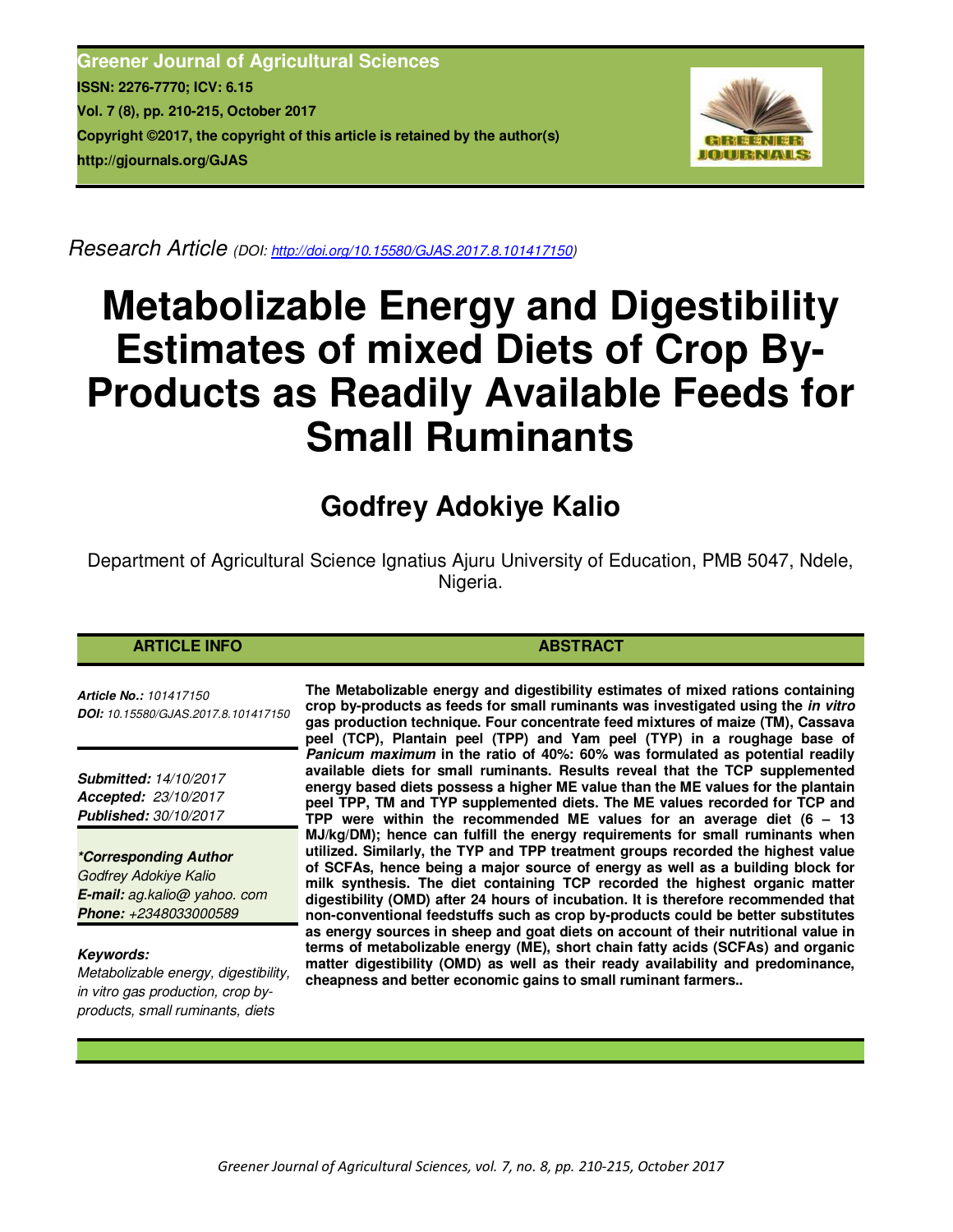### **INTRODUCTION**

The most difficult problem in ruminant production in the tropics is the insufficiency of energy and protein feedstuffs during the dry season (Adegbola *et al.*, 1988). At this period, available forage are dry, the protein content is very low, there is marked decrease in voluntary intake and digestibility and the animals lose substantial weight. This has led to the search for cheap sources of energy and protein to complement the low quality forages during the dry season (Adegbola *et al.*, 1988). Additionally, there is competition between animal species for the utilization of the feed resources, and also with humans for cereals and cereal by-products. These aspects are further exacerbated by limitations in the availability of land and inadequate production of feeds to meet the annual requirements of animals (Devendra, 1989).

The quality of feedstuff given to livestock can be evaluated by the product of the digestibility and metabolizable energy of such feed. Similarly, the preliminary use of the gas method will also be an ideal technique to generate kinetics of fermentation of test feeds, as this will allow recording of gas produced at several times in the incubation period to predict the rate at which the feed is digested and utilized by the ruminant. Consequently, due to the acute competition between livestock and man for feed/food, there is the need to explore alternative means of using nonconventional feed stuffs such as crop by-products as a way to escape the high cost of feeding confined sheep and goats, while at the same time improving their productivity as well as providing all round feeding for the year.

#### **MATERIAL AND METHODS**

#### *Site of the Experiment*

*In vitro* gas production studies were carried out at the Ruminant Nutrition Laboratory, University of Benin, Benin City, Nigeria.

#### *Procurement and processing of feed materials*

A four (4) weeks re-growth of Guinea grass (*Panicum maximum*) was harvested within the premises of Ignatius Ajuru University of Education Port Harcourt, Ndele Campus farm. The grasses were air dried for two (2) weeks to protect its nutritive content and later was chopped into smaller sizes using sharp machete. Different crop by-products: cassava peels, yam peels, and plantain peels were all collected from the rural women of Ndele Community who either disposes them at refuse dumps or as mere mulch materials on their crop farms. These peels were all sun-dried for the same period of two weeks. The conventional feed material (maize) was purchased from the market. These feed materials were all grinded separately using electric grinding machines and samples with particle size of 1mm were utilized.

#### *Formulation of experimental small ruminant diets*

The feed mixtures (experimental diets) of maize and different crop by-products as the basal energy sources: cassava, yam, and plantain peels were formulated in the ratio of 40%:60% (40% of concentrates including the basal energy sources and 60% of a roughage base - *Panicum maximum.* The feed mixtures are presented in Table 1.

| Table 1: Feed composition of the experimental diets |               |                            |                            |                             |  |  |  |
|-----------------------------------------------------|---------------|----------------------------|----------------------------|-----------------------------|--|--|--|
| <b>Feed Ingredients</b>                             |               | <b>Treatment</b>           |                            |                             |  |  |  |
|                                                     | $T_M$ (Maize) | $\mathsf{T}_{\textsf{CP}}$ | $\mathsf{T}_{\mathsf{YP}}$ | ${\mathsf T}_{\mathsf{PP}}$ |  |  |  |
|                                                     |               | (Cassava                   | (Yam peels)                | (Plantain                   |  |  |  |
|                                                     |               | peels)                     |                            | peels)                      |  |  |  |
| Maize (70%)                                         | 70.00         | 0.00                       | 0.00                       | 0.00                        |  |  |  |
| Cassava peels (70%)                                 | 0.00          | 70.00                      | 0.00                       | 0.00                        |  |  |  |
| Yam peels (70%)                                     | 0.00          | 0.00                       | 70.00                      | 0.00                        |  |  |  |
| Plantain peels (70%)                                | 0.00          | 0.00                       | 0.00                       | 70.00                       |  |  |  |
| PKC (21%)                                           | 21.00         | 21.00                      | 21.00                      | 21.00                       |  |  |  |
| Urea $(2%)$                                         | 2.00          | 2.00                       | 2.00                       | 2.00                        |  |  |  |
| Common Salt (1%)                                    | 1.00          | 1.00                       | 1.00                       | 1.00                        |  |  |  |
| Oyster shell (4.75%)                                | 4.75          | 4.75                       | 4.75                       | 4.75                        |  |  |  |
| Lime stone $(1.00\%)$                               | 1.00          | 1.00                       | 1.00                       | 1.00                        |  |  |  |
| Fish Meal (0.25%)                                   | 0.25          | 0.25                       | 0.25                       | 0.25                        |  |  |  |
|                                                     | 100 kg        | 100 kg                     | 100 kg                     | 100 kg                      |  |  |  |
| <b>Total Concentrate</b>                            | 40%           | 40%                        | 40%                        | 40%                         |  |  |  |
| Pannicum maximum                                    | 60%           | 60%                        | 60%                        | 60%                         |  |  |  |

**Table 1: Feed composition of the experimental diets**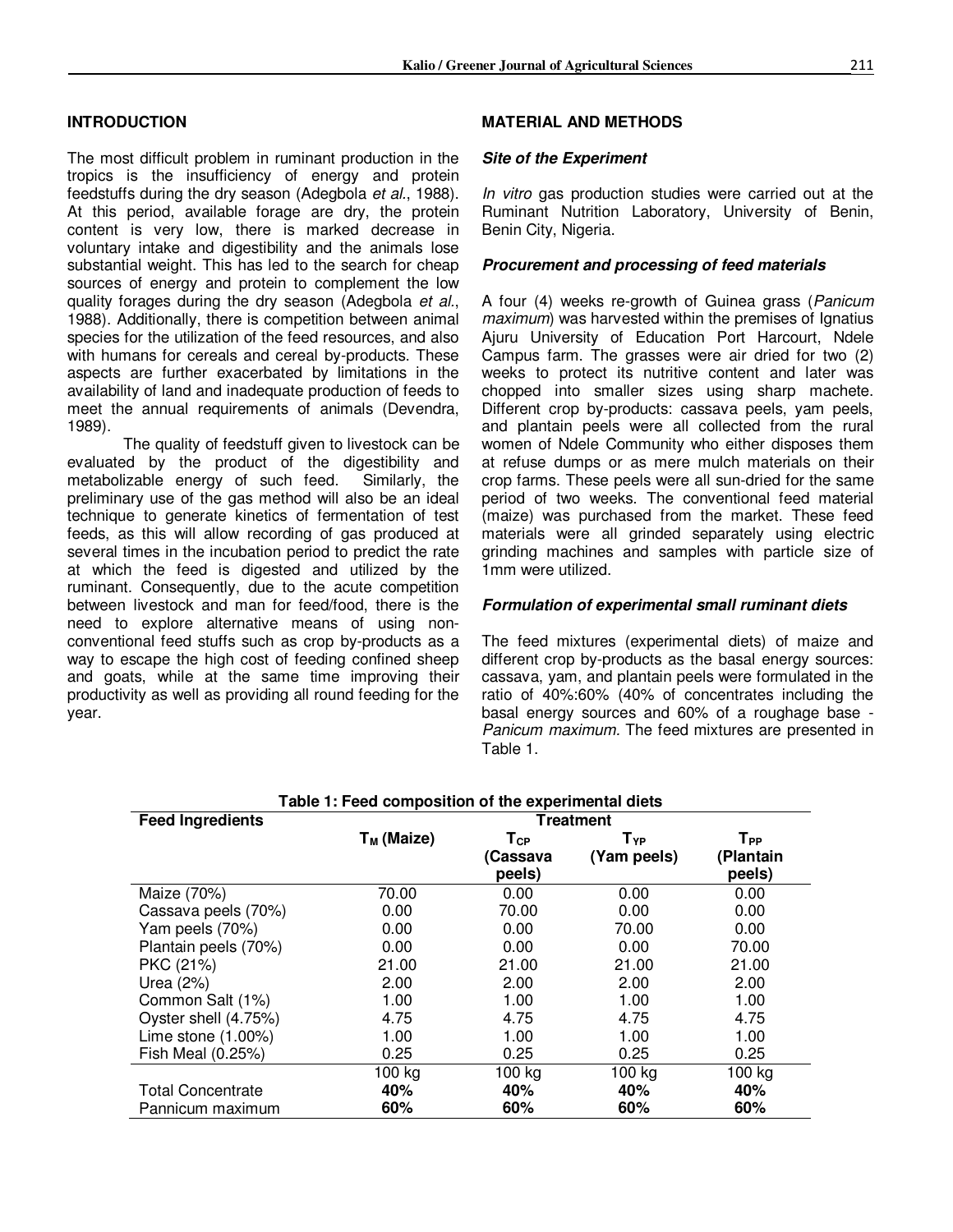These feed ingredients were mixed together and from it 40% was measured out from each sample and added to 60% roughage already measured for each sample.

#### *In vitro* **gas production**

Rumen fluid was obtained from the Ram through suction tube before the morning feed (Babayemi*et al*., 2009) into a thermoflask that had been pre warmed to a temperature of 39°C. The incubation procedure was as reported by Menke and Steingass (1988) using 120ml calibrated syringes in three batches at  $39 - 40^{\circ}$ C. 200mg of the feed samples were weighed using a Gallenkamp oven (Oven BS Model OV-330 made in England) into the syringe and added to 30ml of inoculums containing cheese cloth strained rumen liquor and buffer (g/litre) of 9.8g NaHCO<sub>3</sub> + 2.77g, Na<sub>2</sub> HPO<sub>4</sub> + 0.57g, KCl +  $0.47g$ , NaCl + 0.12g, MgSO<sub>4</sub>. 7H<sub>2</sub>O + 16g, CaCl<sub>2</sub>. 2H<sub>2</sub>O.

Rumen liquor and buffer were mixed together (1:4,  $v/v$ ) under continuous flushing with  $CO<sub>2</sub>$ . Using 50ml calibrated plastic syringe, 30ml of inoculums was dispensed into the substrate through the silicon tube . The plunger was pushed upward by pushing the inoculums to the tip of the syringe to completely eliminate air. The silicon tube in the syringe was then tightened by a metal clip so as to prevent escape of gas. The volume of gas production was measured at 3 hourly basis (3, 6, 9, 12, 15, 18, 21, 24h). The gas produced was read by measuring the space formed between the top of the piston and the liquid in the syringe. At the termination of the 24h of incubation, 4ml of NaOH (10M) was introduced to each of the syringes containing the samples for methane  $(CH_4)$  gas determination. The gas volume was determined by difference, by subtracting the average gas production values of the blank from the individual feed samples.  $CO<sub>2</sub>$  was determined by subtracting the CH<sub>4</sub> gas production from the gas volume.

#### **Metabolizable energy, organic matter digestibility and Short chain fatty acid estimation**

Metabolizable energy was estimated as (ME, MJ/kgDM)  $= 2.20 + 0.136*$ Gv + 0.057\*CP + 0.0029\*CF (Menke and Steingass, 1988). Similarly, organic matter digestibility was estimated as  $(OMD%) = 14.88 + 0.889*Gv +$ 0.45CP + 0.0651\*XA (Menke and Steingass 1988). While short chain fatty acid was estimated as  $(SCFA) =$ 0.0239\*Gv – 0.0601 (Getachew, *et al*., 1999); where Gv, CP, CF and XA are net gas production (ml/200mg DM), crude protein, crude fibre and ash of the incubated samples respectively.

#### **Statistical analysis**

Data obtained from the *in vitro* studies and chemical analysis was analyzed using analysis of variance (ANOVA) as described by (SAS, 1999). Means were separated using the Duncan Multiple Range Test (Steel and Torrie, 1980).

#### **RESULTS AND DISCUSSION**

The proximate nutrient composition of experimental diets supplemented with crop by-products (peels) and maize used for the *in vitro* gas production technique is presented in Table 2. There were significant (*P* < 0.05) variations in dry matter (DM), ash, crude protein (CP), Nitrogen free extract (NFE), crude fibre (CF), ether extract (EE) and acid detergent (ADF). However, the neutral detergent fibre (NDF) content in the feed mixtures of maize (TM) and cheap energy based crop by-products of cassava peels (TCP), yam peels (TYP) and plantain peels (TPP) in the experimental diets were not significantly (*P* > 0.05) different. The ash contents of the experimental diets were in the increasing order of 9.35, 9.97, 10.53 and 13.13% for TYP, TM, TPP and TCP respectively. The highest ash content was recorded by the feed mixture containing cassava peel (TCP). The crude protein (CP) content of the feed mixtures were within the range of  $6.07 - 11.21\%$  with TYP recording the lowest CP content and TPP recording the highest CP content, although the values recorded by TPP were not statistically different from those of TM. A trend in the increase of the CP contents of the diets were observed because of the additive or contributory effects of the CP contents of the supplemental conventional (TM) and non-conventional (TCP, TPP and TYP) energy based feed stuffs used for formulating the experimental diets. Thus the increase in the CP contents of TPP supplemented diet for instance, may be attributed to the higher CP contents of TPP (7.37%) (Kalio, *et al*., 2014).

The experimental diets comprised of a mixture of concentrates (conventional and non-conventional feed stuffs) in a roughage (fibre) base of *Panicum maximum*  perennial grass in a ratio of 40%:60% respectively. This is necessary because, ruminant animals require a minimum amount of fibre to maintain good rumen function by stimulating cud chewing, rumen movement and the production of saliva for buffering acidic conditions in the rumen so as to to maintain the microbial population in the rumen (Stokes and Prostko, 2016). The Neutral detergent fibre (NDF) measures all the fiber found in the diet (hemicellulose, cellulose and lignin). The Acid detergent fiber measures the cellulose and lignin content of plant origin in the diets (Stokes and Prostko, 2016). Thus the Acid detergent fibre (ADF) contents of the experimental diets were significantly (*P* < 0.05) different with the highest value recorded for the cassava peel (TCP - 31.50%) supplemented diets as opposed to the plantain peel (TPP – 29.50%), yam peel (TYP – 28.00%) and whole maize (TM – 23.00%) experimental groups respectively. Similarly, the trend in the increase of the ADF contents of the diets were observed because of the additive or contributory effects of the ADF contents of the supplemental non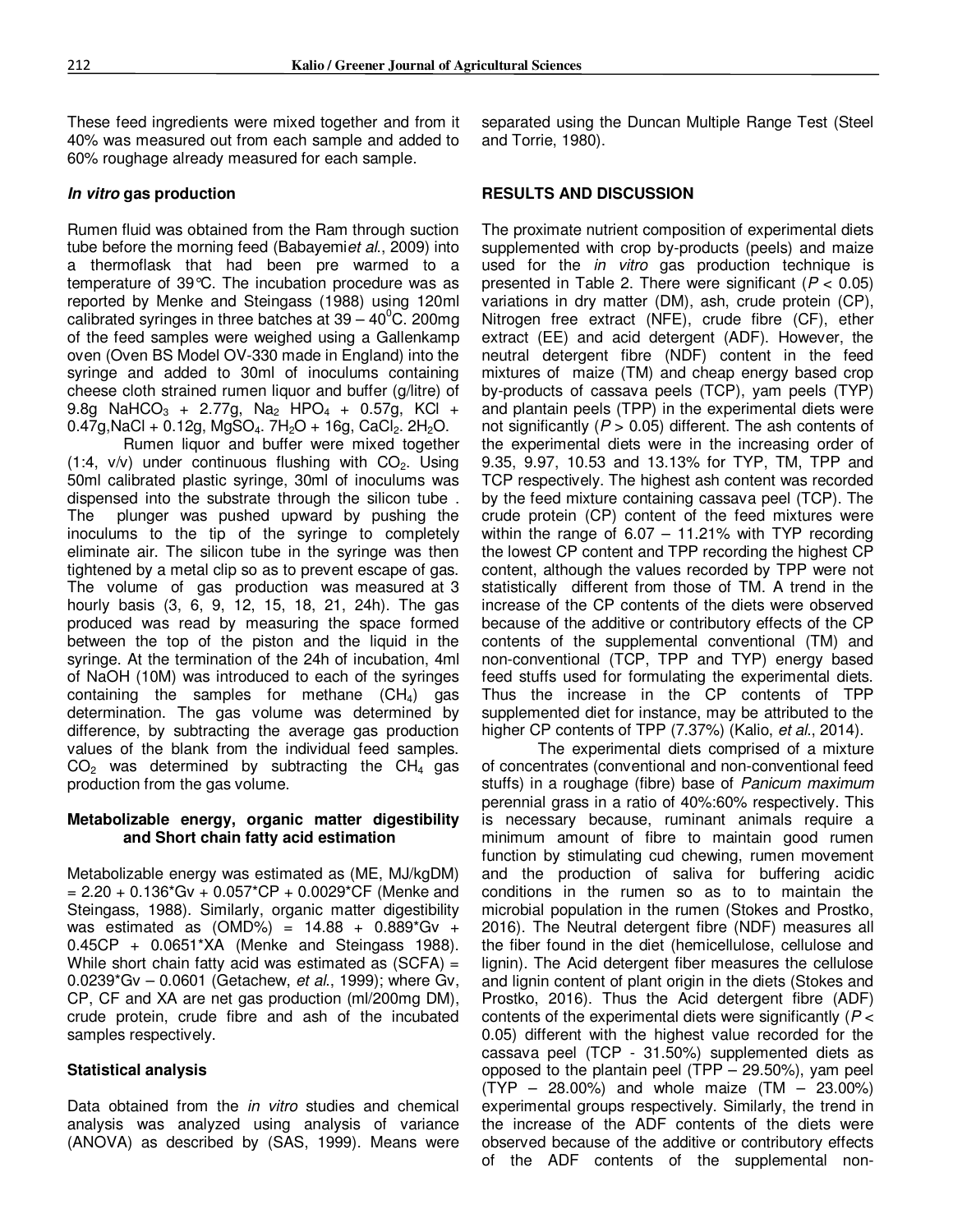conventional (TCP, TPP and TYP) and conventional (TM) energy based feed stuffs used for formulating the experimental diets. Thus the increase in the ADF contents of TCP supplemented diet for instance, may be attributed to the higher ADF contents of TCP (31.50%) (Kalio, *et al*., 2014). Conversely, the Neutral detergent fibre (NDF) contents of the experimental diets were not significantly  $(P > 0.05)$  different.

The estimated Metabolisable energy (ME), short chain fatty acid (SCFA) and organic matter digestibility (OMD) of diets supplemented with maize and crop byproducts used as energy sources in the experiment is presented in Table 3.There were significant variations (*P*  < 0.05) in the metabolizable energy (ME) and organic matter digestibility (OMD) among the experimental diets. However, the short chain fatty acids (SCFAs) produced with the different experimental diets were not significantly (*P* > 0.05) different.

The metabolizable energy (ME) of the different experimental diets in order of decreasing values after 24 hours of incubation were 7.20, 6.09, 5.98 and 5.97 MJ/kgDM for TCP, TPP, TM) and TYP respectively. However, the metabolizable energy of the feedstuffs: TPP, TM and TYP were not significantly  $(P > 0.05)$ different. The results revealed that the cassava peel (TCP) supplemented energy based diets possess a higher ME value than the ME values for TPP, TM and TYP. The ME values recorded in this study by TCP and TPP revealed that the metabolizable energy of these two diets were within the recommended ME values for an average diet  $(6 - 13 \text{ MJ/kg/DM})$  (Steele, 2006), hence can fulfill the energy requirements for WAD sheep and goats when utilized.

The short chain fatty acids (SCFAs) or volatile fatty acids of the different diets in order of decreasing values after 24 hours of incubation were 0.53, 0.50, 0.48 and 0.45µM for TYP, TPP, TM and TCP respectively. The SCFA value of the diet containing TYP was higher, although they were not significantly  $(P > 0.05)$  different from those of the TPP, TM and TCP treatment groups respectively. The TYP and TPP treatment groups recorded the highest value of SCFAs. The SCFAs or volatile fatty acids such as acetic, propionic, butyric, isobutyric, valeric, isovaleric, 2-methylbutyric, hexanoic and heptanoic acids have been reported as a major source of energy as well as a building block for milk synthesis (Bergman, 1990). Thus the TYP and TPP diets having recorded the highest value of SCFAs have better potentials to fulfill this role. Similarly, the results of the SCFAs for these diets have also been corroborated by the range  $(6 - 13 \text{ MJ/kg} / \text{DM})$  of ME values for these diets. This will therefore give a strong assurance for the provision of up to 80% of maintenance energy for WAD goats and sheep or any other ruminant when fed with this diet (Bergman, 1990)

 The organic matter digestibility (OMD) of the different diets in order of decreasing values after 24 hours of incubation were 48.71, 41.36, 40.62 and 40.15% for TCP, TPP, TM and TYP respectively. The OMD values recorded in this study were within the range (7.76 – 65.98%) of the OMD values recorded by Chumpawadee, *et al.* (2007) in their studies while investigating the chemical compositions and nutritional evaluation of energy feeds for ruminant using *in vitro* gas production technique after 24 hours incubation of the feed samples. This study revealed that the feed mixtures supplemented with cassava peels (TCP) recorded the highest OMD after 24 hours of incubation.

| (%)        | with whole maize   |                        |                   |                   |             |       |  |  |
|------------|--------------------|------------------------|-------------------|-------------------|-------------|-------|--|--|
|            | <b>TM</b>          | <b>TCP</b>             | <b>TPP</b>        | <b>TYP</b>        | <b>Mean</b> | ± SEM |  |  |
| DM         | $93.65^{\circ}$    | $83.\overline{84}^{d}$ | $88.29^{b}$       | $85.64^{\circ}$   | 87.86       | 0.35  |  |  |
| Ash        | 9.97 <sup>c</sup>  | $13.13^{a}$            | $10.53^{b}$       | 9.35 <sup>d</sup> | 10.75       | 0.23  |  |  |
| CP         | $10.97^{ab}$       | $10.07^{b}$            | $11.21^a$         | 6.07 <sup>c</sup> | 9.58        | 0.97  |  |  |
| <b>NFE</b> | $51.08^{b}$        | $48.97^{\circ}$        | $49.53^{\circ}$   | $57.97^a$         | 51.89       | 0.20  |  |  |
| <b>CF</b>  | $24.32^{b}$        | $25.14^{a}$            | $25.53^{a}$       | $23.53^{\circ}$   | 24.63       | 0.31  |  |  |
| <b>EE</b>  | $3.42^{\circ}$     | $2.42^{b}$             | 3.52 <sup>a</sup> | 3.33 <sup>a</sup> | 3.17        | 0.26  |  |  |
| <b>ADF</b> | 23.00 <sup>d</sup> | $31.50^{a}$            | $29.50^{b}$       | $28.00^{\circ}$   | 28.00       | 0.77  |  |  |
| <b>NDF</b> | $52.00^{ns}$       | 53.50 $ns$             | 53.00 $ns$        | 53.00 $ns$        | 52.88       | 0.61  |  |  |

#### **Table 2: Proximate nutrient composition of experimental diets supplemented with crop byproducts (peels) and maize used for the** *in vitro* **gas production technique Constituents Diet composition Diet composition with Crop by-products (peels)**

Means bearing different superscripts along the same row are significantly different ( $P$ < 0.05), NS = Non-significant, TM= Maize, TCP = Cassava peels, TPP = Plantain peels, TYP = Yam peels, DM = Dry matter,  $CP =$  Crude protein, NFE = Nitrogen free extract,  $CF =$  Crude fibre,  $EE =$  Ether extract, ADF = Acid detergent fibre.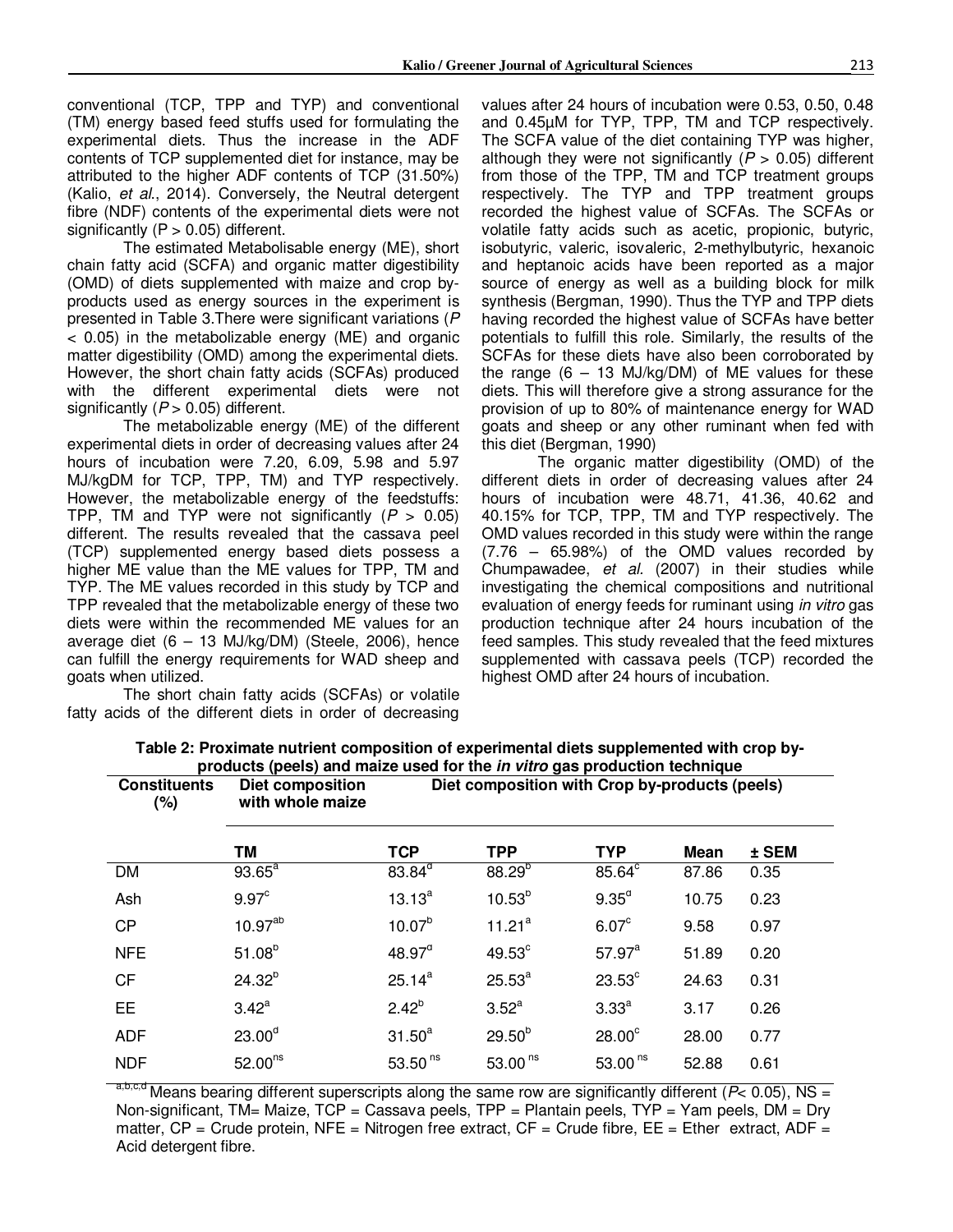| <b>Parameters</b>               | Experimental Diets with maize and crop by-products (peels) |                    |                    |                    |             |             |
|---------------------------------|------------------------------------------------------------|--------------------|--------------------|--------------------|-------------|-------------|
|                                 | ΤM                                                         | TCP                | <b>TPP</b>         | TYP                | <b>Mean</b> | <b>±SEM</b> |
|                                 |                                                            | $32.00^a$          |                    |                    |             |             |
| Gas volume (Gv)<br>(mI/200mgDM) | $22.70^{b}$                                                |                    | $23.30^{b}$        | $24.70^{b}$        | 25.68       | 6.45        |
| Metabolizable energy            | 5.98 <sup>b</sup>                                          | 7.20 <sup>a</sup>  | 6.09 <sup>b</sup>  | $5.97^{b}$         | 6.31        | 0.36        |
| (ME) (MJ/kgDM)                  |                                                            |                    |                    |                    |             |             |
| Short chain fatty acids         | 0.48 <sup>ns</sup>                                         | 0.45 <sup>ns</sup> | 0.50 <sup>ns</sup> | 0.53 <sup>ns</sup> | 0.49        | 0.16        |
| $(SCFA)$ ( $\mu$ M)             |                                                            |                    |                    |                    |             |             |
| Organic matter                  | $40.62^{b}$                                                | $48.71^{a}$        | $41.36^{b}$        | $40.15^{b}$        | 42.71       | 2.30        |
| digestibility (OMD)(%)          |                                                            |                    |                    |                    |             |             |

**Table 3: Estimated Metabolizable energy (ME), short chain fatty acid (SCFA) and organic matter digestibility (OMD) of diets supplemented maize and crop by-products used as energy sources** 

a,b,c,Meansbearing different superscripts along the same row are significantly different (*P*< 0.05);TM= Maize, TCP = Cassava peels, TPP = Plantain peels, TYP = Yam peels, Metabolizable energy (ME) (MJ/kgDM) =  $2.20 + 0.136*$ Gv +  $0.057*$ CP +  $0.0029*$ CF; Organic matter digestibility  $(OMD)(%) = 14.88 + 0.889*Gv + 0.45*CP + 0.0651*XA$ ; Short chain fatty acids (SCFA) ( $\mu$ M) = 0.0239\*Gv  $-0.0601$ ; Gv = Gas volume ; CP = Crude protein; CF = Crude fibre ; XA = Ash.

#### **CONCLUSION**

The results of this study revealed that the cassava peel (TCP) supplemented energy based diets possess a higher ME value than the ME values for the plantain peel (TPP), maize (TM) and yam peel (TYP) supplemented diets. The ME values recorded in this study by TCP and TPP revealed that the metabolizable energy of these two diets were within the recommended ME values for an average diet  $(6 - 13 \text{ MJ/kg} / \text{DM})$ ; hence can fulfill the energy requirements for small ruminants when utilized. Similarly, the TYP and TPP treatment groups recorded the highest value of SCFAs. The SCFAs or volatile fatty are a major source of energy as well as a building block for milk synthesis. Thus the TYP and TPP diets having recorded the highest value of SCFAs will have better potentials to fulfill this role in sheep and goats. Furthermore, this study also revealed that the feed mixtures supplemented with cassava peels (TCP) recorded the highest organic matter digestibility (OMD) after 24 hours of incubation. It is therefore recommended that non-conventional feedstuffs such as crop byproducts could be better substitutes as energy sources in sheep and goat diets on account of their nutritional value in terms of metabolizable energy (ME), short chain fatty acids (SCFAs) and organic matter digestibility (OMD) as well as their ready availability and predominance, cheapness and better economic gains to small ruminant farmers.

#### **REFERENCES**

Adegbola, T.A, Ogbonna, R.C and Nwachukwu, N.E (1988). Nutrient Intake, Digestibility and Rumen Studies in Goats fed varying levels of cassava peels and brewer's dried grain. *Nigeran.Journal of Animal Production.*15: 161 – 166.

- Babayemi, O.J., Otukoye, F.K., Femilade, F.O. & Daodu, M.O. (2009). Assessment of the nutritive value of bovine liquor and urea treated corn-straw and corncobs as feed for the West African Dwarf sheep and goats. *Nigerian Journal of Animal.Production.* 36(2): 313- 324.
- Bergman, E.N. (1990). Energy contributions of volatile fatty acids from the gastrointestinal tract in various species. *Physiology Review*. 70: 567-590.
- Chumpawadee, S., Chantiratikul, A. and Chantiratikul, P. (2007). Chemical Compositions and Nutritional Evaluation of Energy Feeds For Ruminant Using *In vitro* Gas Production Technique. *Pakistan Journal of Nutrition* 6 (6): 607-612.
- Devendra, C. (1989). Non-conventional feeds: Potential value for animals in the Asian Region. *Outlook on Agriculture*, 18 (2): 58 – 64.
- Getachew, G., Makkar, H.P.S and Becker, K. (1999). Stoichiometric relationship between short chain fatty acid and in vitro gas production in presence and absence of polyethylene glycol for tannin containing browses, EAAP Satellite Symposium, Gas production: fermentation kinetics for feed evaluation and to assess microbial activity,  $18 - 19$  August, 1999, Wageningen, The Netherlands.
- Kalio, G.A., Ayuk, A.A. and Agwunobi, L.N. (2014). Performance of West African Dwarf (WAD) Goats Fed N-treated Source and Forage Supplemented Cassava Peels in Humid Cross River State, Nigeria. *American Journal of Experimental Agriculture, 4(6): 629-638.*
- Menke, K.H. and Steingass, H. (1988).Estimation of the energetic feed value from chemical analysis and in vitro gas production using rumen fluid. *Animal Research and Development*. 28: 27 – 35.
- Statistical Analytical Systems (SAS) (1999).*SAS for Users Guide Statistics.*SAS Inc: Cary, North Caroline.